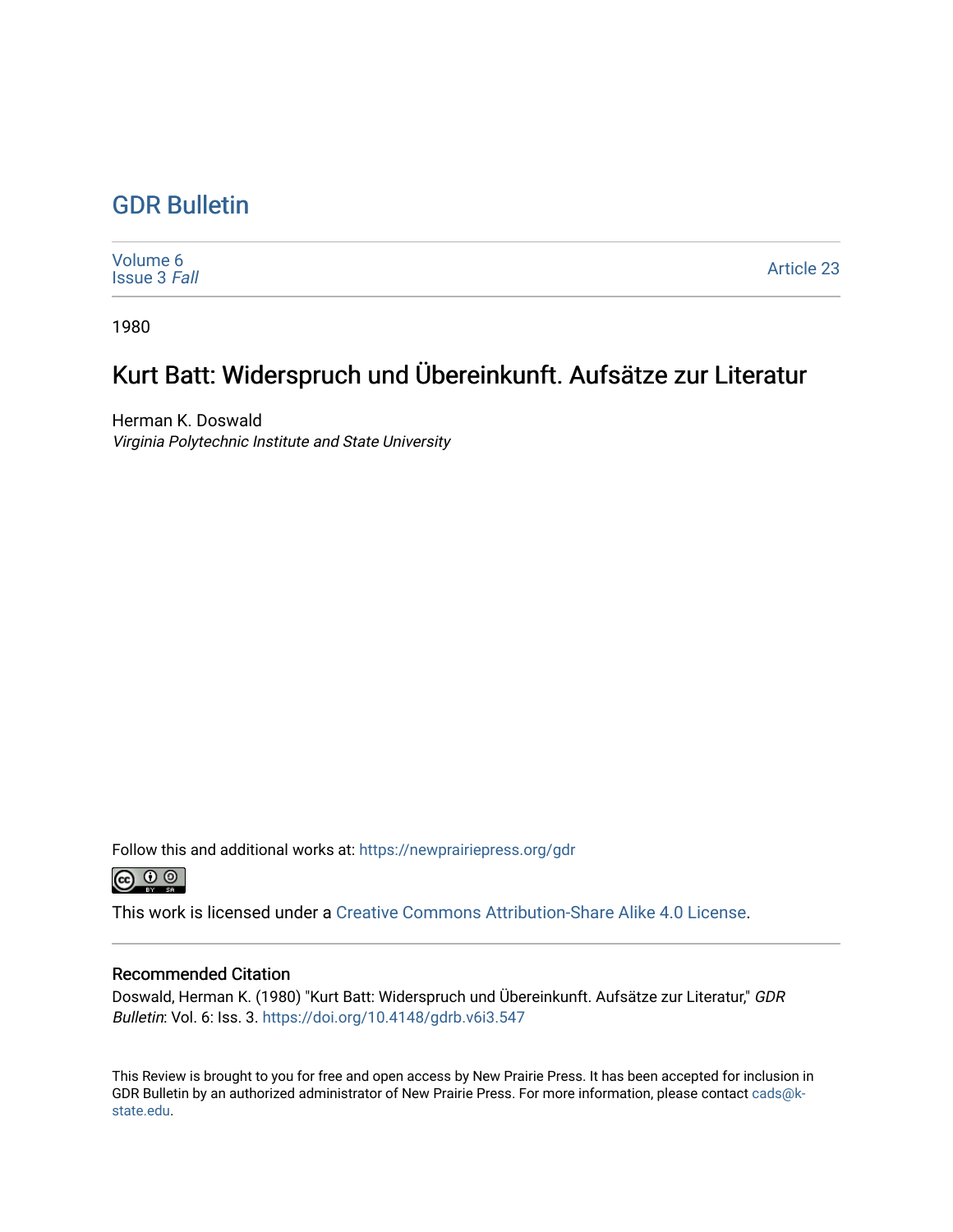$- 21 -$ 

**\*\*\*\*\*\*\*\*** 

**Kriterien und Kritik . By Heinz Plavius. Rostock: Hinstorff,** 1977. 160 **pages.**   $3,80 - M$ 

**This collection of essays, most of which appeared i n Neue Deutsche Literatur, i s preceded by a** 30 **page introduction i n which Plavius gives contour to his studies. His major concern i s the relationship**  between literature and reality, and this results in an apologetic for those newer **GDR prose works which deviate from the established norms of socialis t realism. Such works are characterized by a greater degree of subjectivity, the inclusion of fantastic elements such as parables, legends, and fairy tales , the introduction of the categories of the game and chance, an interest by authors in writing about writing, and an increased concern for GDR**  history. Although Plavius criticizes **similar developments in the West because they represent for him the increasing alienation of the individual from society, he finds their appearance i n the GDR to be**  commendable. He feels that writers are **thereby gaining an increased understanding of the role they play i n society and are communicating a heightened concept of the**  importance of literature to their readers. **Moreover, Plavius attributes an additional**  cognitive function to this type of literatur<sup>e</sup>: it acts as a "Sinnes- und Erkenntnis**organ" since i t creates "Modell...oder Gegenwirklichkeit, Zukunftsprojektion oder ideell-reale Kontour, Entwurf oder Aufforderung."** 

**A l l of the essays revolve around these concerns. Plavius accepts, with reservations, the importance that Fiihmann's**  essays ascribe to myth in literature and he agrees with Fühmann that literature **has a singularity of existence and function separate from science. He praises**  Christa Wolf's Kindheitsmuster for its **pioneering attempt to come to terms with past and present by means of a mixture of narrative levels . He sees in the works of the children's author, Alfred Wellm, a productive combination of the elements of chance, social pedagogy, a bridging of generation gaps, and the creation of •possible models for the future. He delineates with** 

**appropation the exemplary nature of three diverse works: Strittmatter's Wundertäter I I , which contains introspective explorations of the author's metier, Brezan's**   $\text{Krabat}$ , which presents many parables, and **Seghers Das** Vertrauen» which **is a straight**foward historical retrospective of the **events surrounding June** 17, 1953- **It i s**  refreshing to note that Plavius is attempting **to overcome the traditional Marxist distrust of the "experimental" and to thereby expand**  the parameters of the realistic mode. This endeavor is marred at times by the use **of assertive reasoning and the inability to clearly distinguish between the autonomous and non-autonomous aspects of literature . Nevertheless, the book provides a useful and pleasantly composed compendium to the**  GDR literature of the first half of the **Seventies.** 

> **Robert Acker University of Montana**

**Widerspruch und Übergiakunf**t**: Aufsätze zur Literatur-, By Kurt Batt. Reclams Universal« Bibliothek, Band** 753- **Leipzig: Verlag**  Philipp Reclam jun., 1978. 384 pages. 2,50.M

**\*\*\*••\*••** 

**Kurt Batt** (1931-1975) **was not the usual**  literary critic. Although he studiad **Germanistik at the University of Leipzig and received a doctorate from the Universsity of Greifswald for a work on Anna Seghers, his brie f professional lif e was spent as a reader for the Hinstorff-Verlag i n Rostock. During those years he not only kept abreast of the latest developments i n** GDR **literature by reading the comtemporary writers Hinstorff was to publish, but he also wrote introductory essays for editions of such authors as Gotthelf and Lichtenberg, edited**  works, and wrote articles for such journals **as Sinn und Form, Neue Deutsche Literatur,**  and Weimarer Beiträge. Many of the latter articles appeared in a Reclam Universal-Bibliothek volume titled Revolte intern. **The present . Reclam collection of his essays, edited and published three years after his death by Konrad Reich and the**  prominent GDR author Franz Fühmann, gathers **twenty pieces of Batt's work, including** 

 $\sim$ 

1